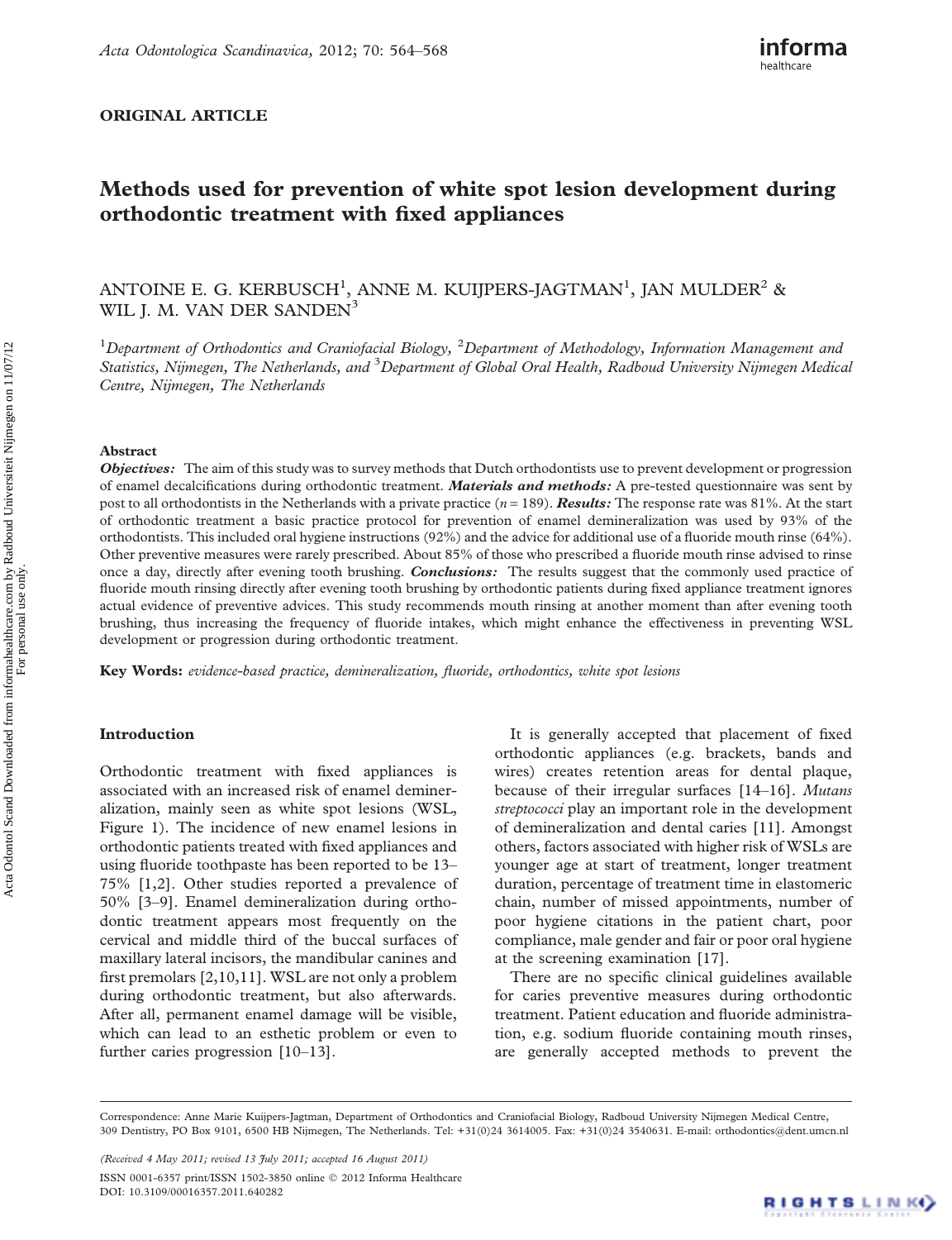

Figure 1. White spot lesions after 14 months of orthodontic treatment with fixed appliances.

formation of WSL [18]. The aim of this study was 2-fold: (a) to gain insight into the preventive measures applied as a standard procedure in orthodontic practices in the Netherlands and (b) to relate these measures to available evidence-based information.

## Materials and methods

## Participants

The study group consisted of all registered orthodontists in the Netherlands, listed in the Dutch orthodontic specialist register. Inclusion criteria were: working in an orthodontic private practice in the Netherlands, known phone number, mail- and postal address. If one of these data was missing, the participant was excluded.

#### Survey

The questionnaire had three parts. The first part comprised items on personal and practice background characteristics. In the second part the presence of a basic practice protocol for prevention of WSLs was surveyed, as well as the concentration and frequency of a fluoride mouth rinse, if recommended, to prevent WSL at the start of and during orthodontic treatment. The last part contained items on the orthodontists' individual opinion and perception of the expected patient compliance and motivation to follow preventive measures instructions. In addition, if prescribed, participants were asked to send in an (anonymous) example of their prescription for fluoride mouth rinse, together with the completed questionnaire.

The questionnaire was pilot tested on three faculty orthodontists and was subsequently modified.

## Procedure

The questionnaire, accompanied by a cover letter, explaining the purpose and the study design, was sent by post to all 189 orthodontists in the Netherlands, who fulfilled the inclusion criteria. A pre-paid reply envelope was enclosed that was confidentially coded in order to have the option to send a reminder to the non-responders. One month later, non-responders received a reminder by e-mail with an attached questionnaire. They could respond by e-mail or by post. A second reminder was mailed to the nonresponders 1 month after the first reminder. A nonresponse survey was planned if the response rate would be less than 75%. This would consist of a phone call with structured questions asking for the reason for not responding.

The returned questionnaires were numbered, processed anonymously and stored in a separate file and could not be traced to the reply envelope. In case a prescription was included with the completed questionnaire, the respondents' data were removed and the same number was linked to the prescription and respondent. If the orthodontist responded by e-mail, data was processed the same way.

### Statistical analysis

The data was processed for statistical analysis using SAS software, version 9 (SAS Institute Inc., Cary, NC). The information was described in percentages. All tests for the relationship between the items in the questionnaire were based on the Chi-square test. Participants were clustered into two groups concerning their institute of orthodontic education, i.e. Dutch university, or abroad.

Furthermore, for both groups, year of orthodontic graduation was clustered into another three groups, i.e. 1971–1984; 1985–1993; and 1994–2007, respectively. Differences between the year and university of graduation and the questions about the prescription of fluoride mouth rinse were tested with a Chi-square test. The significance level was set at  $p < 0.05$ .

# **Results**

## Participants

Eventually, after two reminders, the questionnaire was returned by 154 (81%) of the 189 included orthodontists. A non-response survey was not performed. A fluoride prescription was added by 102 (66%) respondents.

On average, orthodontists had almost 20 years of practice experience (range year of graduation from 1971–2007). Eighty-one per cent of the orthodontists had received their orthodontic education in the Netherlands and 19% abroad. A small majority (58%) work in solo private practice, 23% in group practice and 19% had another working setting.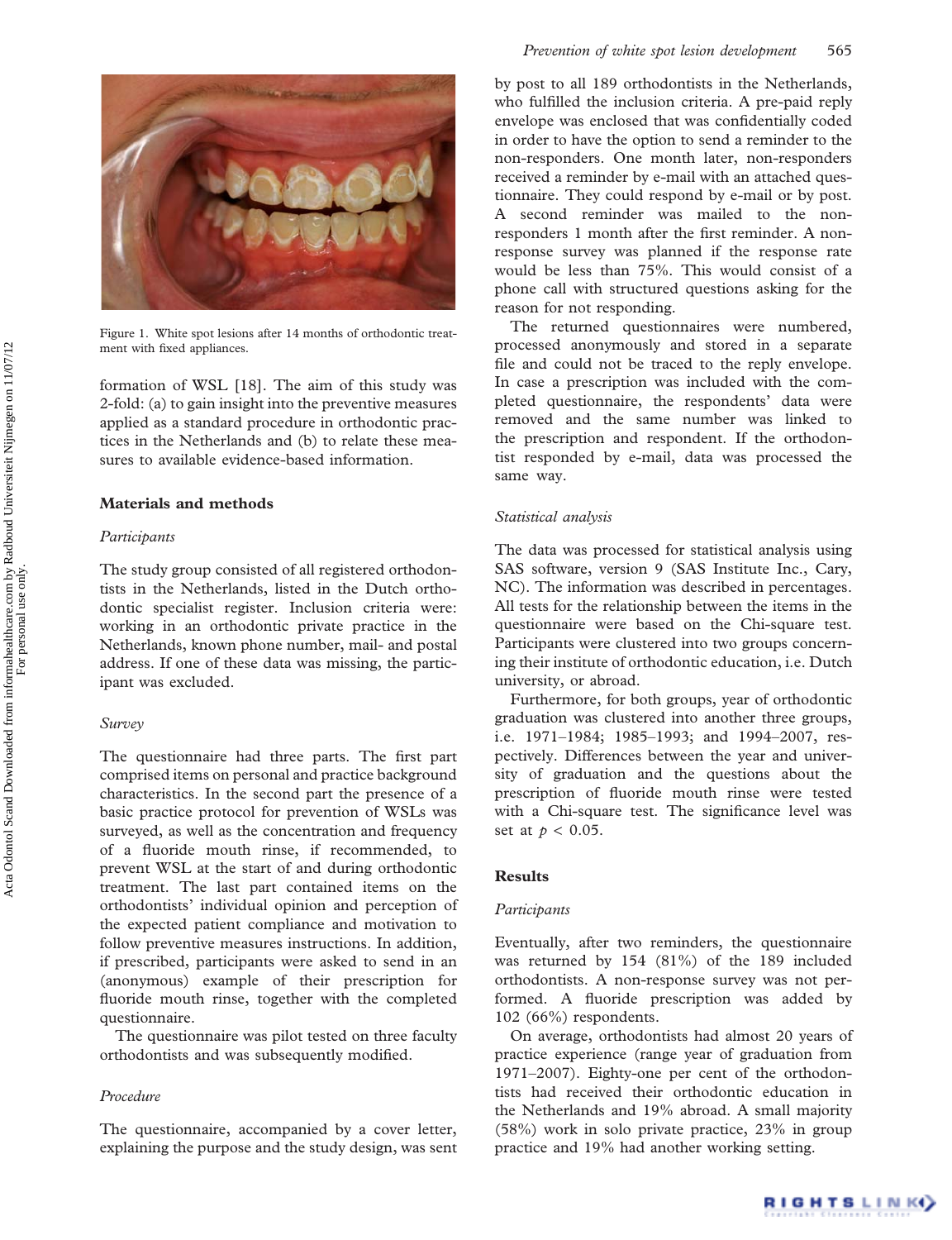#### Practice protocol

On the question 'Do you use a basic caries preventive protocol in your practice, comprising preventive advices on oral hygiene and prevention of enamel demineralization, before or during treatment with fixed appliances?', 93% of the respondents answered 'yes', 4% only used a practice protocol when WSL appeared and 3% did not have practice protocol.

In the basic practice protocol (Table I), oral hygiene instruction (92%) and prescription of fluoride mouth rinse (64%) were mostly used. Other preventive measures (e.g. fluoride tablets, high fluoride toothpaste, chlorhexidine varnish) were rarely prescribed. No difference between year of graduation and prescribing a fluoride mouth rinse was found (Chi Square Test,  $p = 0.1$ ). Between orthodontists who had their education abroad or at a Dutch university no statistical difference was found in prescribing fluoride rinse as a standard procedure ( $p = 0.91$ ) in the frequency ( $p = 0.13$ ) and the concentration of the fluoride mouth rinse ( $p = 0.68$ ). Sixty-four per cent of the orthodontists prescribed fluoride mouth rinsing as a routine procedure, 15% only prescribed when WSLs were clinically visible, 9% never prescribed a fluoride mouth rinse and 9% prescribed for other reasons.

Table II shows the different concentrations of fluoride mouth rinse prescribed. The concentrations of fluoride mouth rinse on the prescriptions were all in accordance with the answers in the questionnaire. Most orthodontists (90%) that prescribed fluoride mouth rinse advised to rinse once a day, whereas 7% advised to rinse twice a day. Mostly, it was recommended to rinse directly after evening tooth brushing, some (5%) advised to rinse in between. Those who advised to rinse twice a day also advised to rinse after tooth brushing.

## Compliance of the patient

Sixty-three per cent of the orthodontists answered that their patients with fixed appliances often have insufficient or poor oral hygiene. On the question 'will the oral hygiene improve after a repeated oral hygiene instruction', 42% of the orthodontists think that the oral hygiene will improve, whereas 58% of the orthodontists think that there will be little or no improvement.

When asked 'how often do your patients use the prescribed mouth rinse, according to your advice?', 53% indicated that they thought that patients actually used it according to the prescription and almost 33% said that the advice was followed only occasionally.

#### **Discussion**

The aims of this study were gaining insight into WSL preventive measures applied in orthodontic practices and to relate these measures to internationally accepted evidence-based recommendations.

The majority of respondents used a basic practice protocol for prevention of WSL at the start of treatment. Before commencing orthodontic treatment patients should have adequate oral hygiene, otherwise individual oral hygiene instruction will be given until this level has been reached.

Sixty-four per cent prescribed a fluoride mouth rinse, but just over half of them thought that patients used the mouth rinse actually as prescribed. This is well in accordance with results from previous studies showing that only half of the patients used fluoride mouth rinse as prescribed [18,19]. It is remarkable that no further preventive actions were mentioned, although it was recognized that patients did not follow preventive advices. In addition, a recent survey reported that over 60% of orthodontists in the Netherlands think that patients' oral hygiene deteriorates during orthodontic treatment [20]. Referral to a dental hygienist for oral hygiene instruction, combined with a recurrent motivational interviewing technique [21], might increase patients' oral health awareness and could eventually lead to a reduction of WSLs.

Almost all orthodontists who advised to rinse with sodium fluoride prescribed their patient to do so only at night after brushing. There is some evidence that

Table I. Frequencies (percentage of orthodontists) for WSL prevention measures that were part of the prevention protocol at the start of orthodontic treatment with fixed appliance.

| Protocol at the start of the treatment             | Always $(\%)$ | Usually $(\%)$ | Sometimes $(\% )$ | Never $(\% )$ |
|----------------------------------------------------|---------------|----------------|-------------------|---------------|
| Oral hygiene instruction                           | 92            | 6              |                   |               |
| Fluoride mouth rinse                               | 64            | 11             | 19                | <sub>0</sub>  |
| Fluoride application (gel)                         |               |                | 29                | 62            |
| High fluoride concentration toothpaste (>1500 ppm) |               |                | 22                | 71            |
| Fluoride tablets                                   |               |                | 12                | 85            |
| Chlorhexidine mouth wash                           |               |                | 70                | 25            |
| Chlorhexidine varnish application                  |               |                | 36                | 62            |
| Other                                              |               |                |                   |               |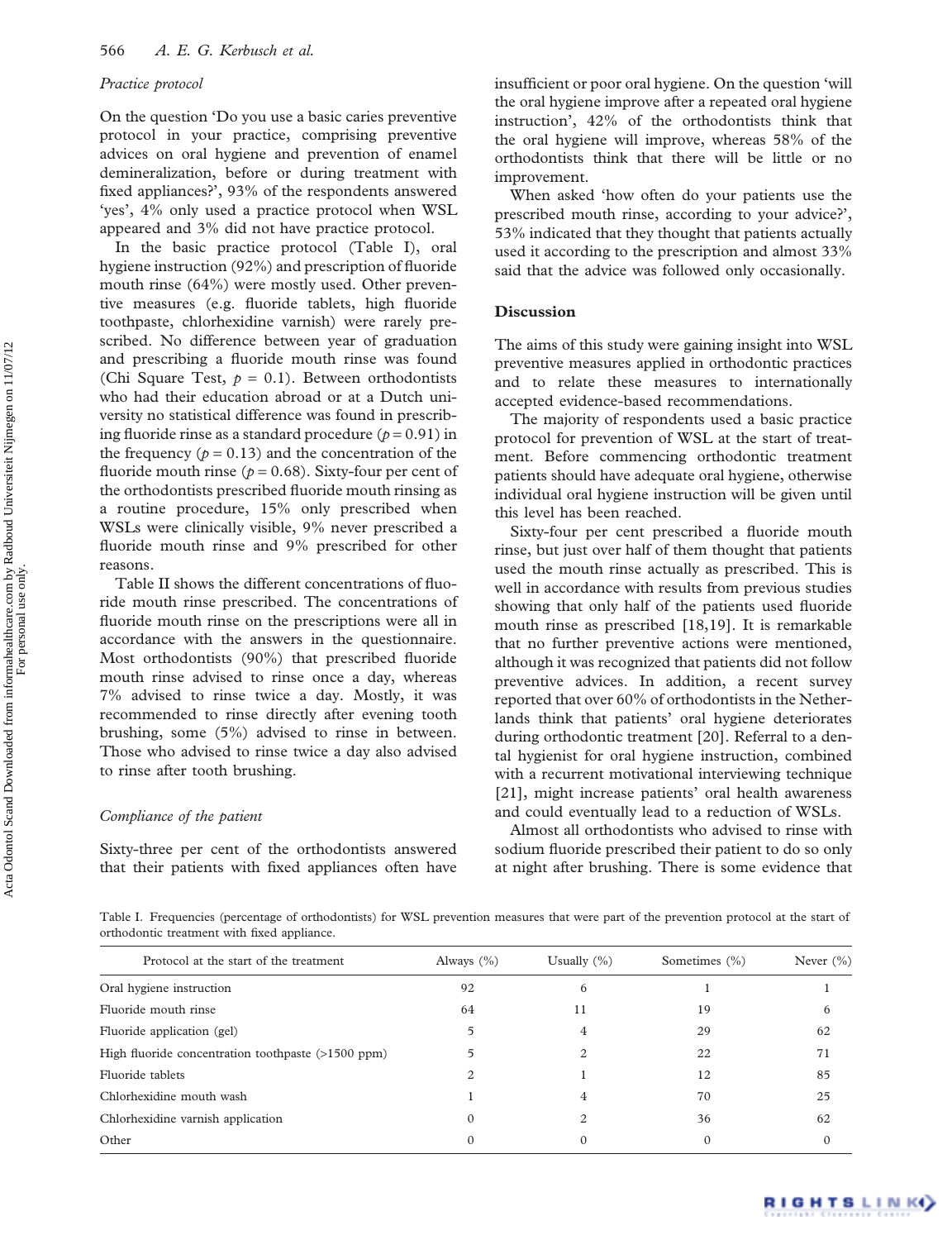Table II. Frequencies (percentage of orthodontists) who prescribed a specific concentration of sodium fluoride mouth rinse.

| Concentration sodium fluoride<br>mouth rinse | Orthodontists (%) |  |
|----------------------------------------------|-------------------|--|
| 0.025%                                       | 17                |  |
| 0.05%                                        | 65                |  |
| $0.1\%$                                      | 9                 |  |
| Other                                        | Q                 |  |

regular rinsing with a fluoride mouth rinse is effective in reducing the severity of white spots during orthodontic treatment. Geiger et al. [19] showed that additional use of fluoride mouth rinse resulted in a 25% reduction in the incidence of teeth affected by WSL. When combining mouth rinsing with other fluoride therapies such as toothpaste, it is prudent to spread the fluoride intake over different times of the day to maximize the overall efficacy [17]. Newbrun [22] found that a higher concentration and frequency of fluoride use showed a greater caries reduction effect.

A change of the orthodontists' advice, to rinsing at a time other than directly after tooth brushing, would lead to more fluoride intake and thus a possible decrease in the prevalence of WSL. Rinsing directly after coming home from school, e.g., will lead to additional fluoride exposure, without any increase of healthcare costs. Moreover, patients might accept rinsing more than additional tooth brushing. Eventually, this might even lead to a reduction of oral healthcare costs, as it might decrease development or progression frequencies of WSL.

Respondents prescribed or applied hardly any other preventive measures than fluoride mouth rinse during orthodontic treatment with fixed appliances. The different modes of application of topical fluoride, i.e. toothpaste, mouth rinses, gels and varnishes, have been tested in different patients treated with non-removable orthodontic appliances. No consensus exists about which method or combination of methods is most effective in prevention of WSL during orthodontic treatment. The caries protective effect of high concentration (36 000 ppm) fluoride varnishes has been widely acknowledged during orthodontic treatment [5,23]. However, only 9% of the orthodontists in the present study applied it regularly (Table II). There is no obvious reason why most orthodontists did not do so. It may be possible that the orthodontists were not aware of the preventive potential of fluoride varnish.

A completely different approach to avoid buccal WSL after treatment could be the use of lingual fixed appliances. Eventually, WSL around brackets will not be visible using the lingual bracket technique. It was found that the frequency of WSL that developed or progressed on buccal surfaces was 4.8-times higher

than on lingual surfaces [24]. This may be explained by differences in surface morphology, plaque retention, salivary flow and mechanical cleaning of surfaces by the tongue. This is a promising result and needs further attention.

This study showed that orthodontists did yet not implement available evidence to prevent enamel demineralization during fixed appliance treatment in their clinical practice. This is consistent with findings of an earlier study [20]. It is well known that transfer and implementation of results from research into daily practice is difficult [25,26]. Several explanations exist, e.g. personal and practice characteristics, issues like the health insurance package, but also patients' preferences and expectations play an important role. It needs further investigation to detect possible barriers in this field.

Although fluoride products during orthodontic treatment are widely prescribed, there is little evidence which method or combination of methods to deliver fluoride is most effective [27–29]. Further research is needed into different modes of delivery. Furthermore we recommend to develop clinical practice guidelines, comprising all scientific and clinical evidence, for the prevention of enamel demineralization at the start of (and during) orthodontic treatment.

## Conclusion

The commonly used practice of fluoride mouth rinsing directly after tooth brushing by orthodontic patients during fixed appliance ignores actual preventive advice. We recommend mouth rinsing at another moment than after tooth brushing, thus increasing the frequency of fluoride intake, which might enhance the effectiveness in preventing WSL development or progression during orthodontic treatment.

**Declaration of interest:** The authors report no conflicts of interest. The authors alone are responsible for the content and writing of the paper.

#### References

- [1] Fornell AC, Sköld-Larsson K, Hallgren A, Bergstrand F, Twetman S. Effect of a hydrophobic tooth coating on gingival health, mutans streptococci, and enamel demineralization in adolescents with fixed orthodontic appliances. Acta Odont Scand 2002;60:37–41.
- [2] Gorelick L, Geiger AM, Gwinnett AJ. Incidence of white spot formation after bonding and banding. Am J Orthod 1982;81: 93–8.
- [3] Benson PE, Shah AA, Millett DT, Dyer F, Parkin N, Vine RS. Fluorides, orthodontics and demineralization: a systematic review. J Orthod 2005;32:102–14.
- [4] Derks A, Katsaros C, Frencken JE, van't Hof MA, Kuijpers-Jagtman AM. Caries-inhibiting effect of preventive measures during orthodontic treatment with fixed appliances. A systematic review. Caries Res 2004;38:413–20.

For personal use only.